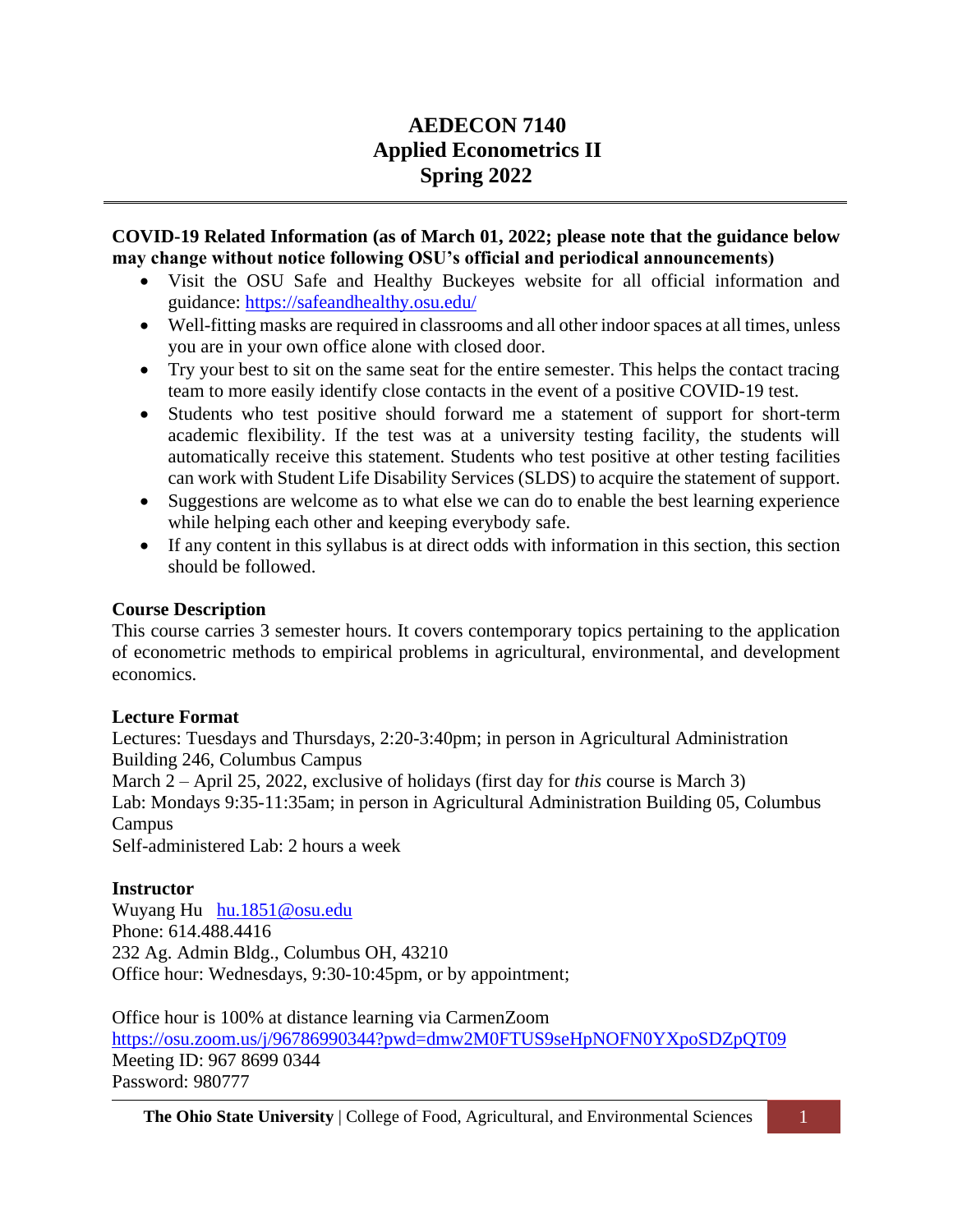One tap mobile +14086380968,,96786990344#,,,,0#,,980777# US (San Jose) +16699006833,,96786990344#,,,,0#,,980777# US (San Jose) Dial by your location +1 408 638 0968 US (San Jose) +1 669 900 6833 US (San Jose) +1 253 215 8782 US (Tacoma) +1 346 248 7799 US (Houston) +1 301 715 8592 US (Washington DC)

+1 312 626 6799 US (Chicago)

+1 646 876 9923 US (New York)

+1 651 372 8299 US (Minnesota)

Find your local number: https://osu.zoom.us/u/acv26pWu5h

Join by SIP 96786990344@zoomcrc.com

Join by H.323 162.255.37.11 (US West) 162.255.36.11 (US East) 221.122.88.195 (China) 115.114.131.7 (India Mumbai) 115.114.115.7 (India Hyderabad) 213.19.144.110 (Amsterdam Netherlands) 213.244.140.110 (Germany) 103.122.166.55 (Australia Sydney) 103.122.167.55 (Australia Melbourne) 64.211.144.160 (Brazil) 69.174.57.160 (Canada Toronto) 65.39.152.160 (Canada Vancouver) 207.226.132.110 (Japan Tokyo) 149.137.24.110 (Japan Osaka) Meeting ID: 967 8699 0344 Password: 980777

#### **Teaching Assistant**

Yining Wu [wu.4912@buckeyemail.osu.edu](mailto:wu.4912@buckeyemail.osu.edu) Hours by email appointment; all office hour meetings are virtual via CarmenZoom

#### **Prerequisites**

AEDECON 7130 and ECON 8712.

**Learning Outcomes** Successful students will have the ability to:

**The Ohio State University** | College of Food, Agricultural, and Environmental Sciences 2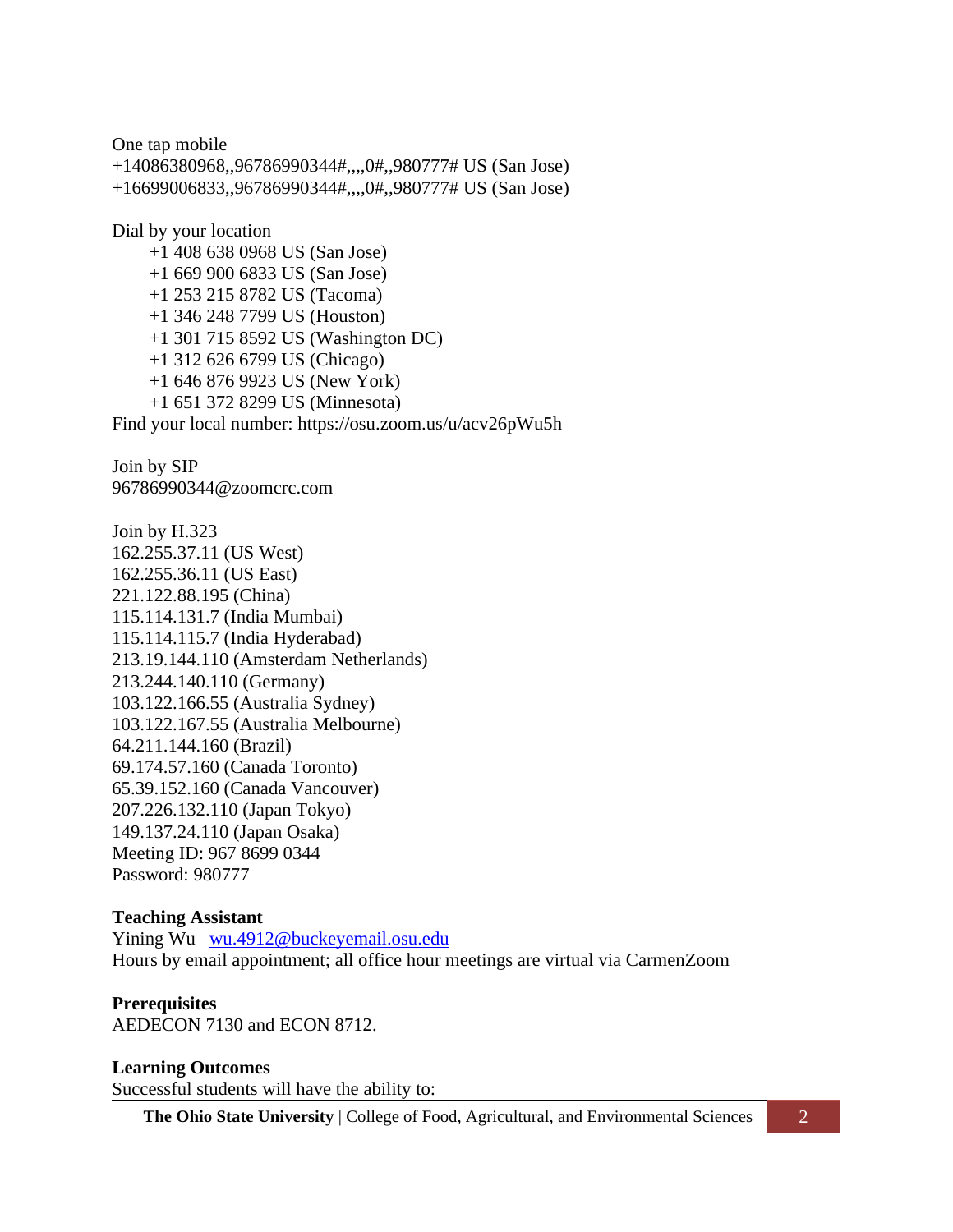- Understand how econometric methods link assumptions and theory to explain economic tradeoffs.
- Develop a deeper understanding of the importance of heterogeneity to applications in agricultural, environmental, and development economics.
- Be able to effectively convert economic problems into appropriate methods for analysis and communicate findings to others.

Students meet the learning outcomes by attending all lectures, mastering the material covered in lectures, completing all homework assignments, and thoroughly preparing for any examinations.

# **Textbooks/Readings/Software**

William Greene. *Econometrics Analysis 8 th Edition*. W.W. Pearson ISBN-13: 978-0134461366.

Kenneth Train. *Discrete Choice Methods with Simulation 2nd Edition*. Cambridge University Press ISBN-13: 978-052176655. Free online:<https://eml.berkeley.edu/books/choice2.html>

Miguel Hernán and Jamie Robins. *Causal Inference: What If*. Chapman & Hall Not for purchase and only free online:<https://www.hsph.harvard.edu/miguel-hernan/causal-inference-book/>

Additional materials will be handed out throughout the class.

Stata is the software used mostly in lecturing but students should feel free to use whichever software they prefer in completing homework assignments and/or all exams.

### **Course Technology**

Although all official lectures will be delivered in person, upon mutual agreement between instructor and students, some other meetings (e.g., office hours) may be conducted virtually over zoom. In order to participate, you will need: a) a computer; b) high-speed internet connection; and c) webcam and microphone, fully installed and tested. You will need to use BuckeyePass multifactor authentication to access your courses in Carmen. For help with your password, university email, Carmen, or any other technology issues, questions, or requests, you can contact the IT Service Desk at 614-688-4357 (HELP).

# **Course Topics**

Review of fundamental econometric theory

- Properties of an estimator
- Continuous versus discrete variables
- Instrumental variable estimation

Discrete choice analysis

- Experimental design
- Binary and multinomial choices
- Simulation-based estimation

Causal inference

- Design of an experiment
- Nonparametric inference based on counterfactuals
- Introduction to parametric g-estimation (when time allows)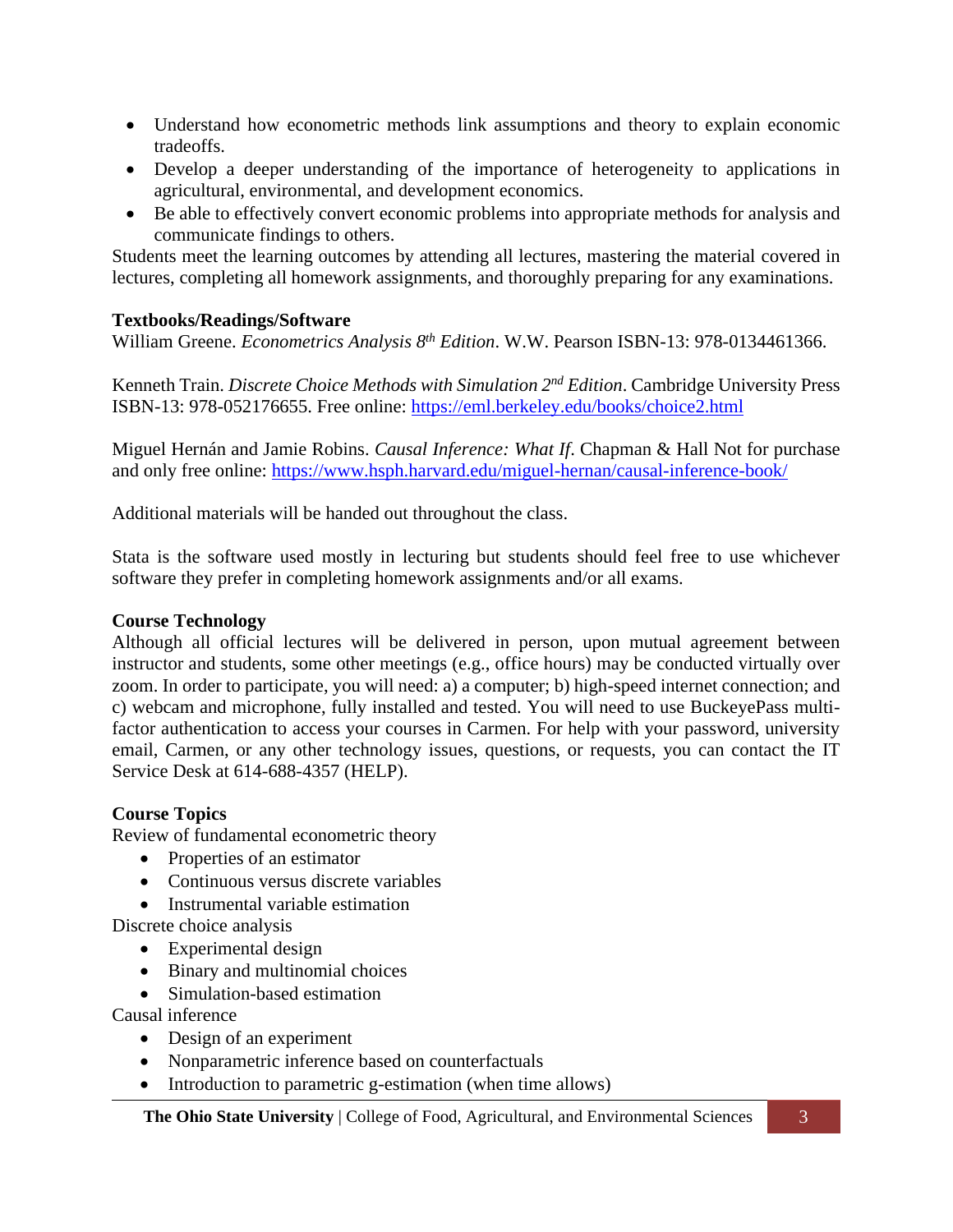Special topics (when time allows)

- (Large) systems of equations
- Biases in primary data

# **Evaluation**

| 3 Homework Assignments                          | 30%  |
|-------------------------------------------------|------|
| Participation bonus (see related section below) | 5%   |
| 1 Oral Examination                              | 15%  |
| 1 Final Examination                             | 55%  |
| Total                                           | 100% |

Final grades will be assigned as follows:

|                         | $93-100 + \equiv A$ $90-92.99 = A - 87-89.99 = B + 83-86.99 = B$ $80-82.99 = B -$                   |  |
|-------------------------|-----------------------------------------------------------------------------------------------------|--|
|                         | $77-79.99 \equiv C + 73-76.99 \equiv C$ $70-72.99 \equiv C - 67-69.99 \equiv D + 60-66.99 \equiv D$ |  |
| Less than $60 \equiv E$ |                                                                                                     |  |

# **Homework Assignments**

There will be three individual homework assignments and each assignment is weighted equally (10% each). Typically, these assignments will be handed out during a lecture, and the assignments will involve applications of the techniques introduced in the class. The use of computer will be required to complete all assignments. Group discussion is encouraged for these assignments, but each individual student is expected to submit his/her **own work separately**. Homework assignment answers must be submitted via Carmen in electronic format (e.g., MS Word) or as a graphic image produced from a scan of handwritten answers, provided the answers are clearly legible. You can easily scan your answers by using Notes App or something similar on a smart phone or iPad. Homework assignment answers should be submitted by **3:00am** on the due date to be considered "on time." Each assignment is graded out of 100 points. Late submissions will receive a penalty of 25 points per day being late.

Each homework assignment will be graded on a 0-100 point scale. However, only the percentage contribution to your final grade will be recorded in the Carmen gradebook. Each homework assignment accounts for 10% of your final course grade. Thus, if you receive a grade of 95 on a homework, 9.5 ( $95 \times 10\%$ ) will be recorded in the Carmen gradebook and if you fail to turn in a homework assignment, 0 will be recorded in the Carmen gradebook.

# **Examinations**

Each student will participate in a one-on-one oral exam with the instructor via Zoom. The exam will take place during the last week of class. Although the exam will be "open book", there will be practically little time for you to search for any answers from books or note. Plenty of sample oral exam questions will be introduced throughout the lecture. As a result, engagement in every lecture is important. Specific time and grading rubric will be distributed prior to the exam.

The final exam will be take-home occurring on Wednesday April 27, 2022. More details will be announced later with at least one-week notice. Students who are unable to write an exam because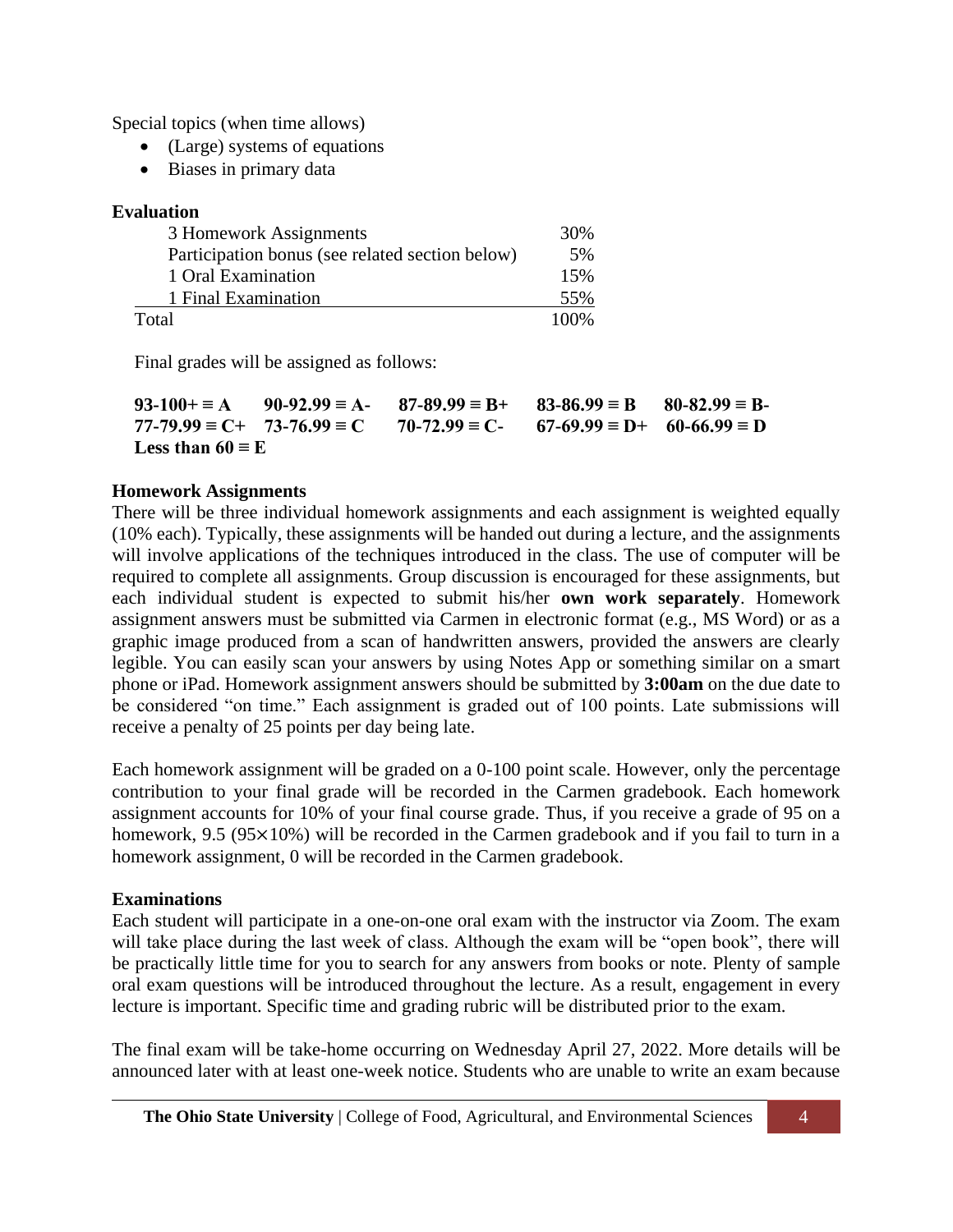of illness or other legitimate reasons, should contact the instructor as soon as possible to make alternative arrangements. The usual university regulations apply in these situations.

The oral and final examinations will be initially graded on a 0-100 scale. However, only the percentage contribution to your final grade will be recorded in the Carmen gradebook. Thus, if you receive a score of 90 on the oral exam, 13.5 (90×15%) will be recorded in the Carmen gradebook, and if you receive 93 on the final examination, 51.15 (93×55%) will be recorded in the Carmen gradebook.

# **Participation/Attendance Policies**

Attending and actively participating in the lectures is critical to success in this class. Students who request office hour meetings will be asked to reflect on their attendance and participation.

You should be sure to check your email at least twice a day during the semester and your Carmen at least twice a week. These will contain important course-related information.

To encourage active participation during lecture or labs, there are up to five bonus points for class participation/attendance. These points can be earned through means such as class discussion (all students as a group), (individually) answering pop-up questions, or other related activities.

# **University, College and Departmental Policies**

Please read and familiarize yourself with the following content.

#### *Academic Misconduct*

It is the responsibility of the Committee on Academic Misconduct to investigate or establish procedures for the investigation of all reported cases of student academic misconduct. The term "academic misconduct" includes all forms of student academic misconduct wherever committed; illustrated by, but not limited to, cases of plagiarism and dishonest practices in connection with examinations. Instructors shall report all instances of alleged academic misconduct to the committee (Faculty Rule 3335-5-487). For additional information, see the Code of Student Conduct at http://studentconduct.osu.edu

Academic integrity is essential to maintaining an environment that fosters excellence in teaching, research, and other educational and scholarly activities. Thus, The Ohio State University and the Committee on Academic Misconduct (COAM) expect that all students have read and understand the University's Code of Student Conduct, and that all students will complete all academic and scholarly assignments with fairness and honesty. Students must recognize that failure to follow the rules and guidelines established in the University's Code of Student Conduct and this syllabus may constitute Academic Misconduct.

The Ohio State University's Code of Student Conduct (Section 3335-23-04) defines academic misconduct as: Any activity that tends to compromise the academic integrity of the University, or subvert the educational process. Examples of academic misconduct include (but are not limited to) plagiarism, collusion (unauthorized collaboration), copying the work of another student, and possession of unauthorized materials during an examination. Ignorance of the University's Code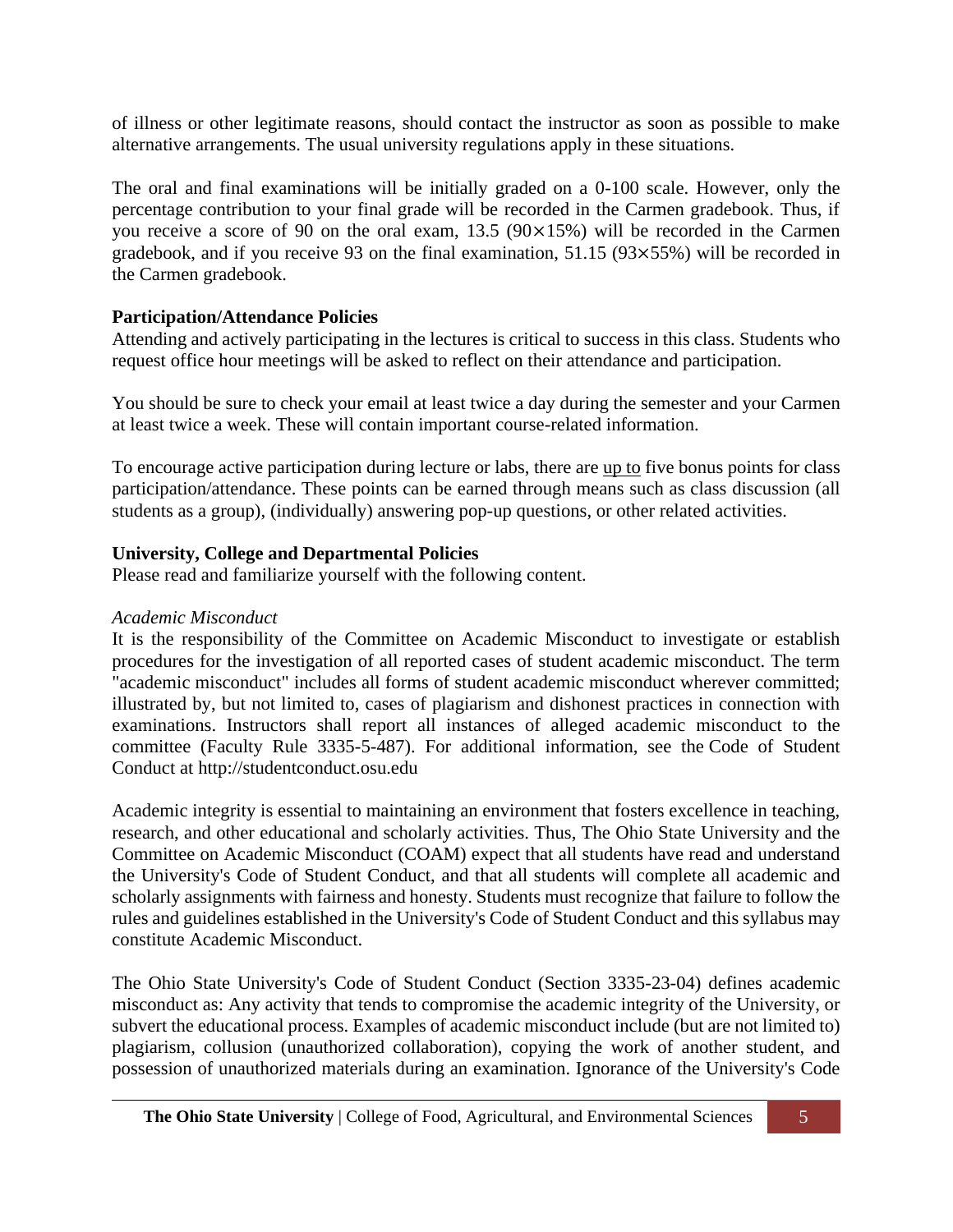of Student Conduct is never considered an excuse for academic misconduct, so you should review the Code of Student Conduct and, specifically, the sections dealing with academic misconduct.

If the instructor suspects that a student has committed academic misconduct in this course, the instructor is obligated by University Rules to report my suspicions to the Committee on Academic Misconduct. If COAM determines that you have violated the University's Code of Student Conduct (i.e., committed academic misconduct), the sanctions for the misconduct could include a failing grade in this course and suspension or dismissal from the University.

If you have any questions about the above policy or what constitutes academic misconduct in this course, please contact me.

### *Disability Accommodations*

The university strives to make all learning experiences as accessible as possible. In light of the current pandemic, students seeking to request COVID-related accommodations may do so through the university's request process, managed by Student Life Disability Services. If you anticipate or experience academic barriers based on your disability (including mental health, chronic, or temporary medical conditions), please let the instructor know immediately so that the options can be discussed privately. To establish reasonable accommodations, the instructor may request that you register with Student Life Disability Services. After registration, make arrangements with the instructor as soon as possible to discuss your accommodations so that they may be implemented in a timely fashion. SLDS contact information: slds@osu.edu; 614-292-3307; slds.osu.edu; 098 Baker Hall, 113 W. 12th Avenue.

#### *Diversity and Discrimination*

The Ohio State University is committed to building and maintaining a community to reflect diversity and to improve opportunities for all. All Buckeyes have the right to be free from harassment, discrimination, and sexual misconduct. Ohio State does not discriminate on the basis of age, ancestry, color, disability, ethnicity, gender, gender identity or expression, genetic information, HIV/AIDS status, military status, national origin, pregnancy (childbirth, false pregnancy, termination of pregnancy, or recovery therefrom), race, religion, sex, sexual orientation, or protected veteran status, or any other bases under the law, in its activities, academic programs, admission, and employment. Members of the university community also have the right to be free from all forms of sexual misconduct: sexual harassment, sexual assault, relationship violence, stalking, and sexual exploitation.

To report harassment, discrimination, sexual misconduct, or retaliation and/or seek confidential and non-confidential resources and supportive measures, contact the Office of Institutional Equity:

- Online reporting form at equity.osu.edu,
- Call 614-247-5838 or TTY 614-688-8605,
- or email equity@osu.edu

The university is committed to stopping sexual misconduct, preventing its recurrence, eliminating any hostile environment, and remedying its discriminatory effects. All university employees have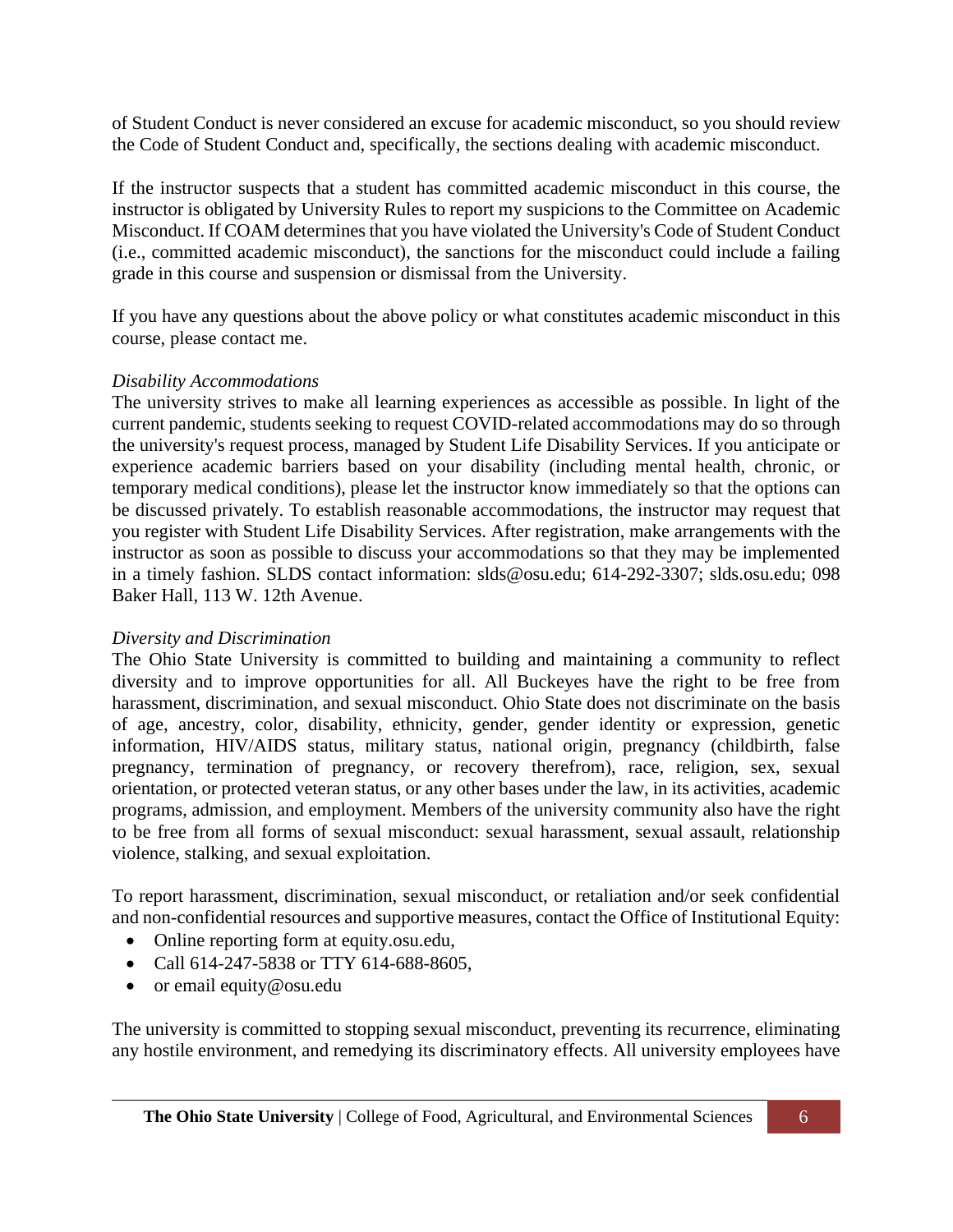reporting responsibilities to the Office of Institutional Equity to ensure the university can take appropriate action:

- All university employees, except those exempted by legal privilege of confidentiality or expressly identified as a confidential reporter, have an obligation to report incidents of sexual assault immediately.
- The following employees have an obligation to report all other forms of sexual misconduct as soon as practicable but at most within five workdays of becoming aware of such information: 1. Any human resource professional (HRP); 2. Anyone who supervises faculty, staff, students, or volunteers; 3. Chair/director; and 4. Faculty member.

This course adheres to The Principles of Community adopted by the College of Food, Agricultural, and Environmental Sciences. These principles are located on the Carmen site for this course; and can also be found at https://go.osu.edu/principlesofcommunity. For additional information on Diversity, Equity, and Inclusion in CFAES, contact the CFAES Office for Diversity, Equity, and Inclusion (https://equityandinclusion.cfaes.ohio-state.edu/). If you have been a victim of or a witness to a bias incident, you can report it online and anonymously (if you choose) at https://studentlife.osu.edu/bias/report-a-bias-incident.aspx.

### *Grievances*

According to University Policies, if you have a problem with this class, you should seek to resolve the grievance concerning a grade or academic practice by speaking first with the instructor or professor. Then, if necessary, take your case to the department chairperson, college dean or associate dean, and to the provost, in that order. Specific procedures are outlined in Faculty Rule 3335-7-23. Grievances against graduate, research, and teaching assistants should be submitted first to the supervising instructor, then to the chairperson of the assistant's department.

#### *Mental Health*

As a student you may experience a range of issues that can cause barriers to learning, such as strained relationships, increased anxiety, alcohol/drug problems, and difficulty concentrating and/or lack of motivation. These mental health concerns or stressful events may lead to diminished academic performance or reduce a student's ability to participate in daily activities. The Ohio State University offers services to assist you with addressing these and other concerns you may be experiencing. If you or someone you know are suffering from any of the aforementioned conditions, you can learn more about the broad range of confidential mental health services available on campus via the Office of Student Life Counseling and Consultation Services (CCS) by visiting ccs.osu.edu or calling (614) 292- 5766. CCS is located on the 4th Floor of the Younkin Success Center and 10th Floor of Lincoln Tower. You can reach an on-call counselor when CCS is closed at (614) 292-5766 and 24 hour emergency help is also available through the 24/7 National Prevention Hotline at 1-(800)-273-TALK or at suicidepreventionlifeline.org.

David Wirt, wirt.9@osu.edu, is the CFAES embedded mental health counselor. He is available for new consultations and to establish routine care. To schedule with David, please call 614-292-5766. Students should mention their affiliation with CFAES when setting up a phone screening.

# *Content Warning*